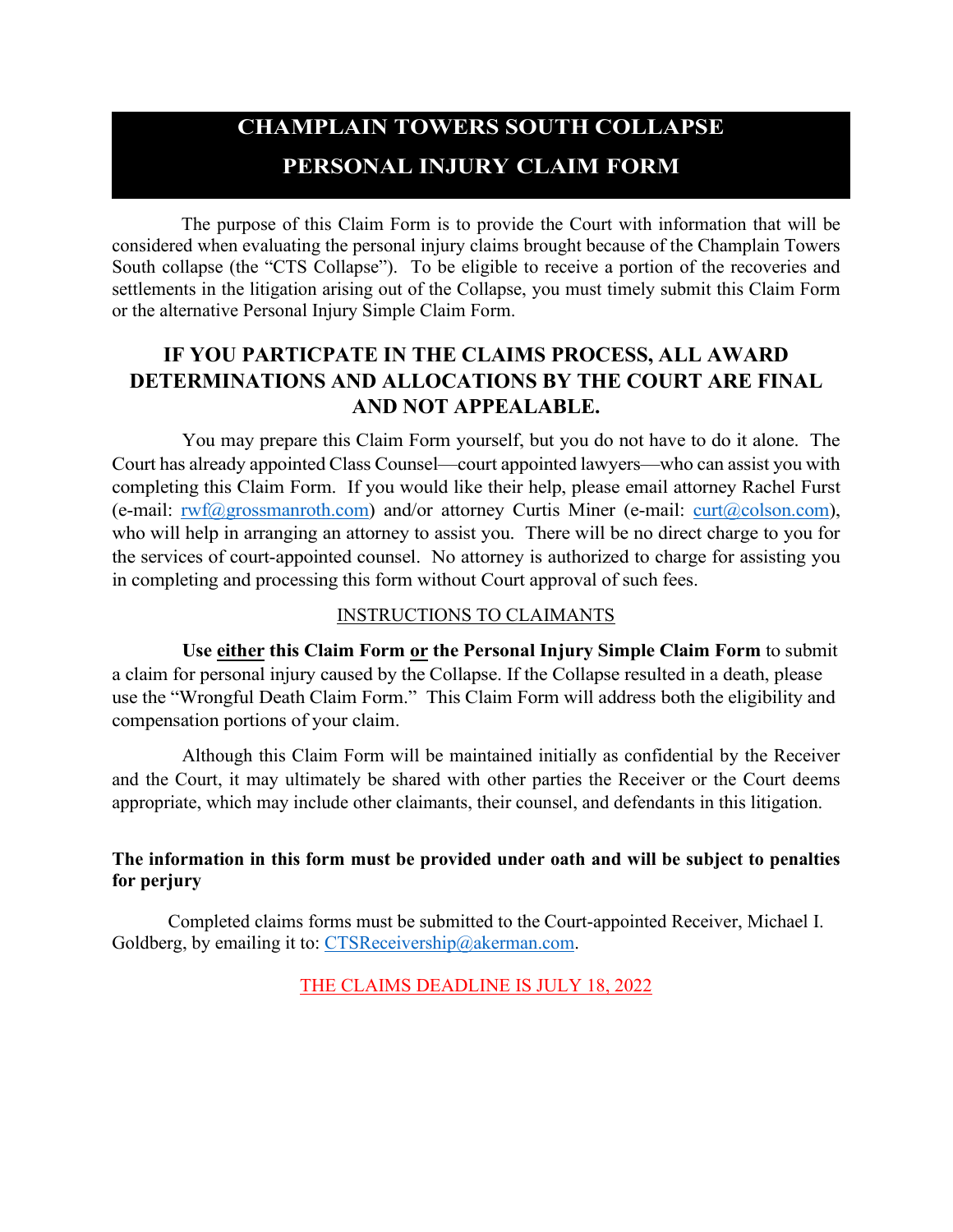## **SECTION 1: CLAIMANT – IDENTIFICATION INFORMATION**

#### **Full Name**:



#### **CTS Unit Number the Claimant was Visiting or Residing in:**

## **Social Security Number (if applicable):**

**Mailing Address:** 

Street

City/State/Zip Code

**Primary Telephone Number:**

**Email Address:**

**Date of Birth**:

(mm/dd/yyyy)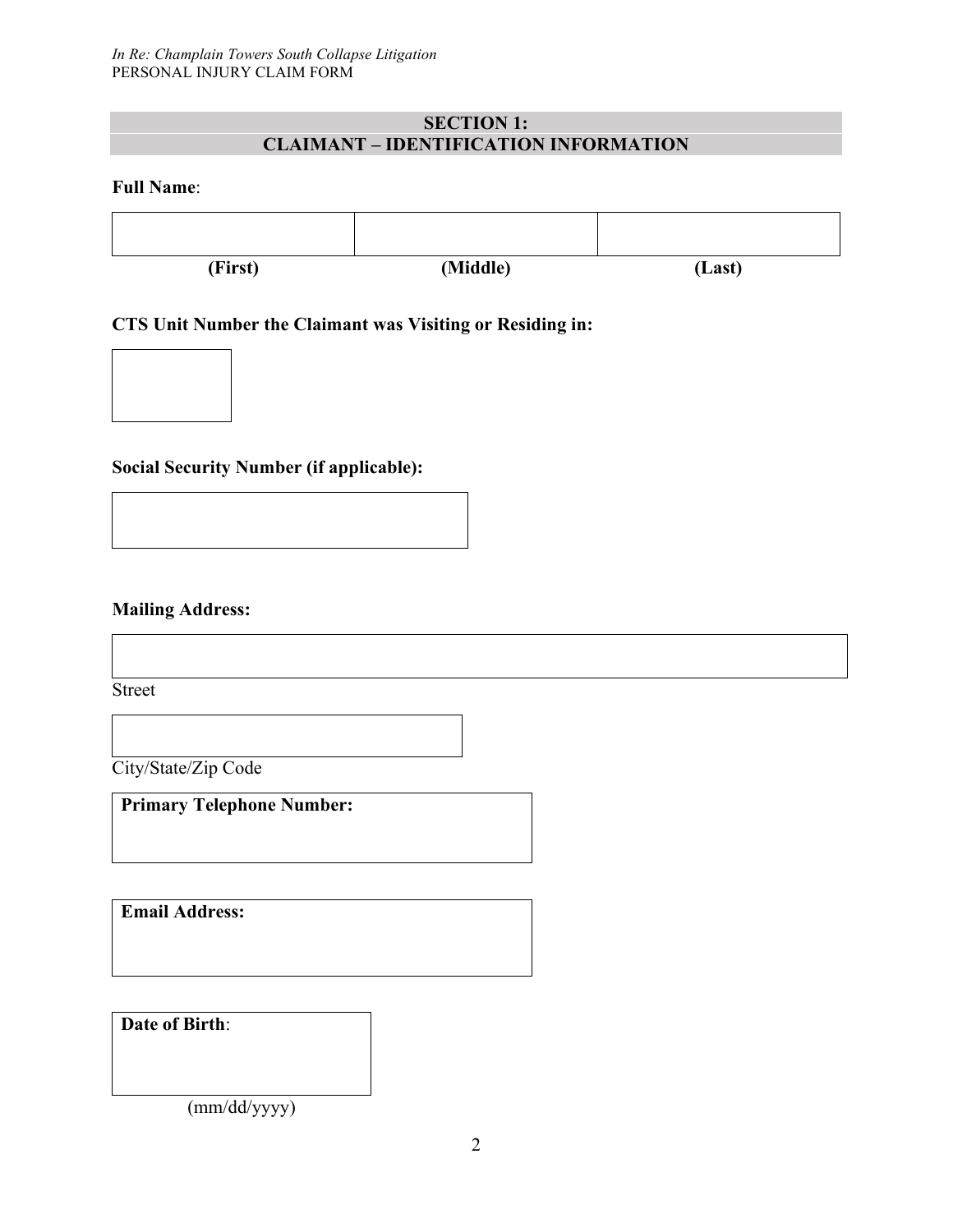### **SECTION 2: CLAIMANT – GENERAL INFORMATION**

## **SPOUSE INFORMATION**

If the Claimant is married, please answer: Is the injured Claimant's spouse making a claim for loss of companionship and fellowship due to Claimant's injuries (loss of consortium)?

\_\_\_ Yes \_\_\_ No

## **If the answer is no, you may skip the remainder of this section. If yes, please continue:**

## **Full Name of Spouse:**

(First) (Middle) (Last)

## **Social Security Number (if applicable):**

**Date of Marriage:** 

(mm/dd/yyyy)

**Describe the nature of the claim:**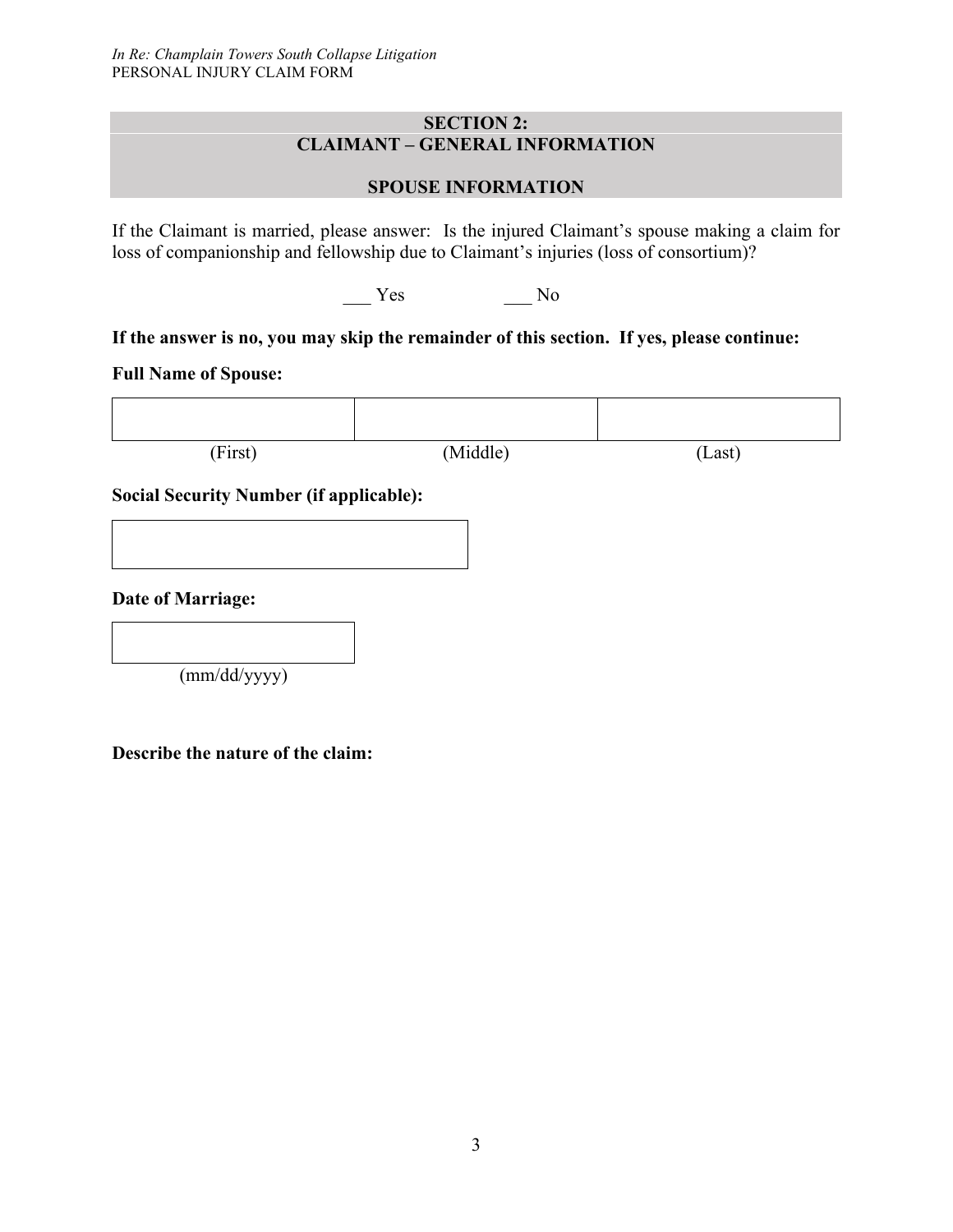## **MINOR INFORMATION**

## **If the Claimant is a minor, please provide the following information**:

## **FATHER**

#### **Full Name:**

| (First) | (Middle) | Last) |
|---------|----------|-------|

#### **Date of Birth**:

(mm/dd/yyyy)

## **Mailing Address of Parent** (if different from Claimant's address)**:**

Street

City/State/Zip Code

**Primary Telephone Number:** 

**Email Address of Parent:**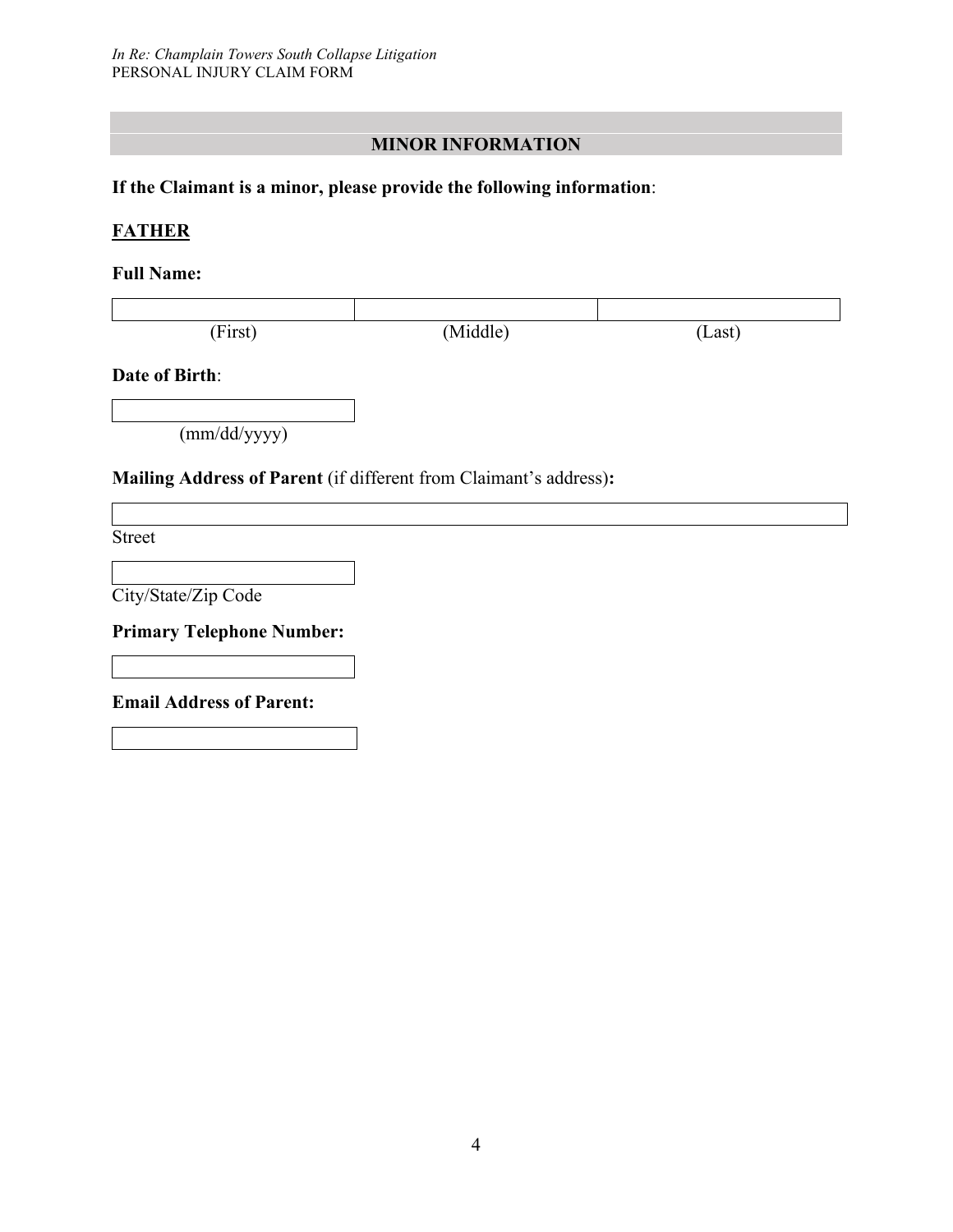*In Re: Champlain Towers South Collapse Litigation* PERSONAL INJURY CLAIM FORM

## **MOTHER**

## **Full Name:**

| (First)                                                           | (Middle) | (Last) |  |  |  |
|-------------------------------------------------------------------|----------|--------|--|--|--|
| Date of Birth:                                                    |          |        |  |  |  |
| (mm/dd/yyyy)                                                      |          |        |  |  |  |
| Mailing Address of Parent (if different from Claimant's address): |          |        |  |  |  |
|                                                                   |          |        |  |  |  |
| <b>Street</b>                                                     |          |        |  |  |  |
|                                                                   |          |        |  |  |  |
| City/State/Zip Code                                               |          |        |  |  |  |
| <b>Primary Telephone Number:</b>                                  |          |        |  |  |  |
|                                                                   |          |        |  |  |  |
| <b>Email Address of Parent:</b>                                   |          |        |  |  |  |
|                                                                   |          |        |  |  |  |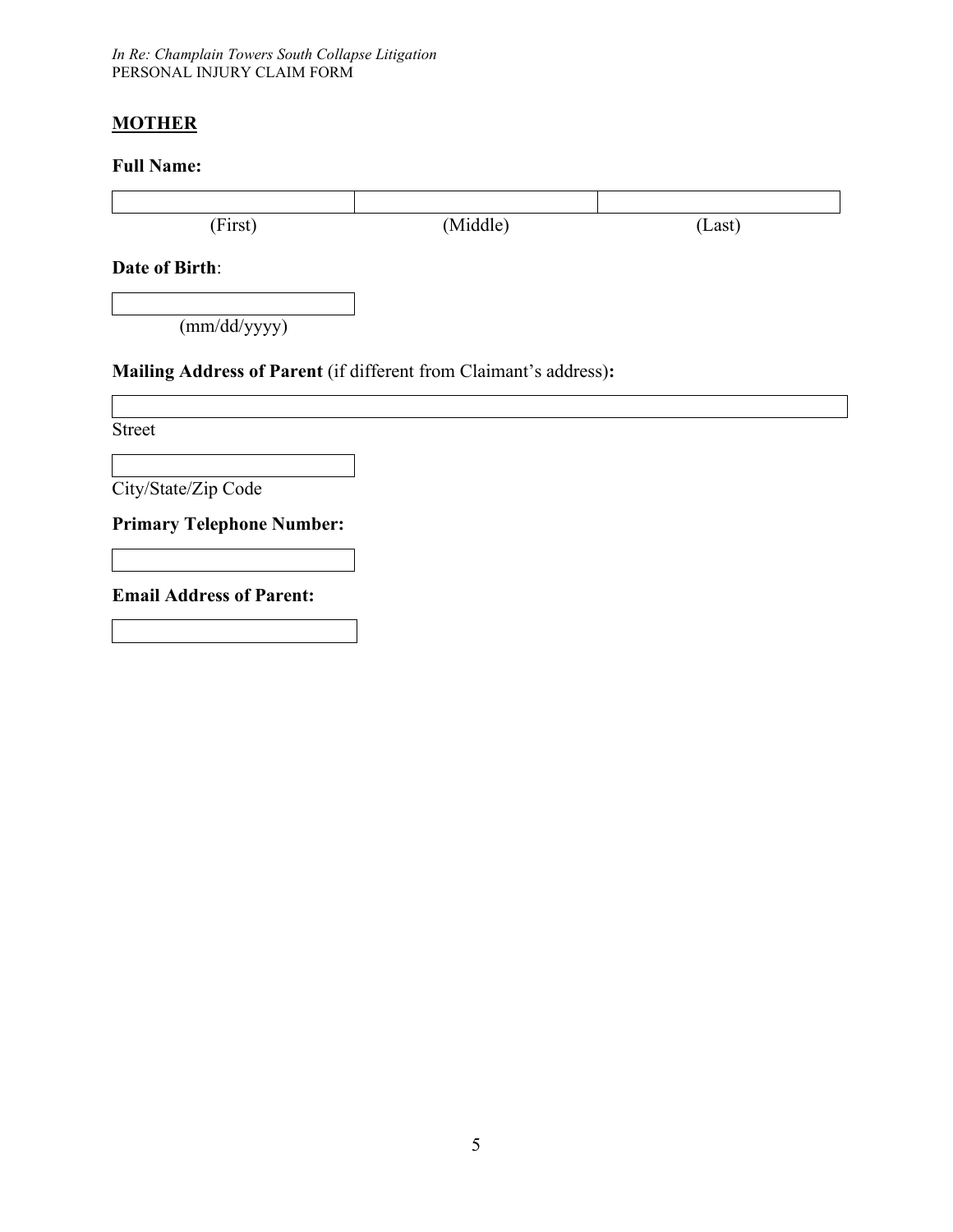## **SECTION 3: CLAIMANT'S CIRCUMSTANCES AT THE TIME OF THE COLLAPSE**

**If you are claiming a personal injury that resulted from the CTS Collapse, please answer the following questions. The responses to these questions may be used to determine your eligibility to receive compensation.**

- 1) Describe your physical location on June 24, 2021, when the CTS building collapsed.
- 2) Provide a detailed description of your personal experience during and immediately following the Collapse.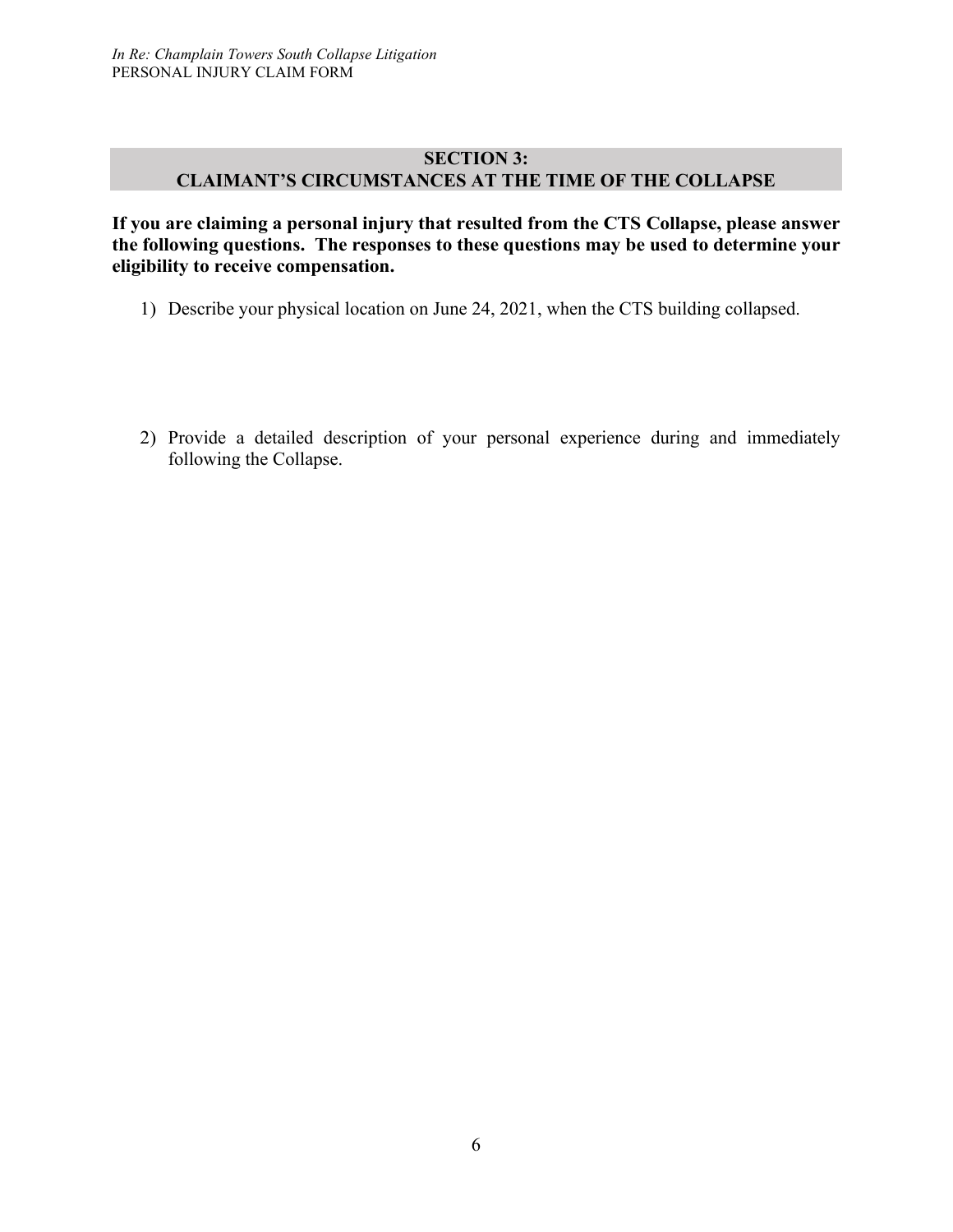## **SECTION 4: CLAIMANT'S INJURIES**

**The following information will allow the Court to assess your damages. You can either provide this information in response to the specific questions below or include the information in narrative form attached to this Claim Form. In either case, in addition to providing written responses, it is important that documentation such as medical records be provided to support the responses.** 

- 1) Describe any physical injury for which you are claiming damages in this case, specifying the part of your body that was injured, the nature of the injury, and the injury's effects on you.
- 2) If you sought treatment for any physical injury, please describe it, including when you first sought treatment, who treated you, the treatment you received.
- 3) Describe any mental, psychological, or emotional injury for which you are claiming damages in this case.
- 4) If you sought treatment for any mental, psychological, or emotional injury, please describe it, including when you first sought treatment, who treated you, and the treatment you received.
- 5) Describe any future treatment you have scheduled and/or recommended by a physician or other medical or mental health provider, as well as an estimate of the cost of such future care.
- 6) Describe what your current prognosis is for any physical injury or psychological, mental or emotional injury that you sustained and who provided you with that prognosis.
- 7) List each item of expense or damage, other than loss of income or earning capacity, that you claim to have incurred as a result of the Collapse, giving for each item the dated incurred, the name and business address to the person or entity to whom each was paid or is owed, and the goods or services for which each was incurred. Be sure to include all healthcare costs you incurred in connection with the treatment listed above.
- 8) Has anything been paid from any third party (e.g., a health insurer, Medicaid or Medicare) for the damages listed in your answers above? If so, state the amounts paid, the name of the insurer or entity that paid the amounts, and whether any of those third parties have asserted a lien or otherwise claimed a right to be repaid from your recovery.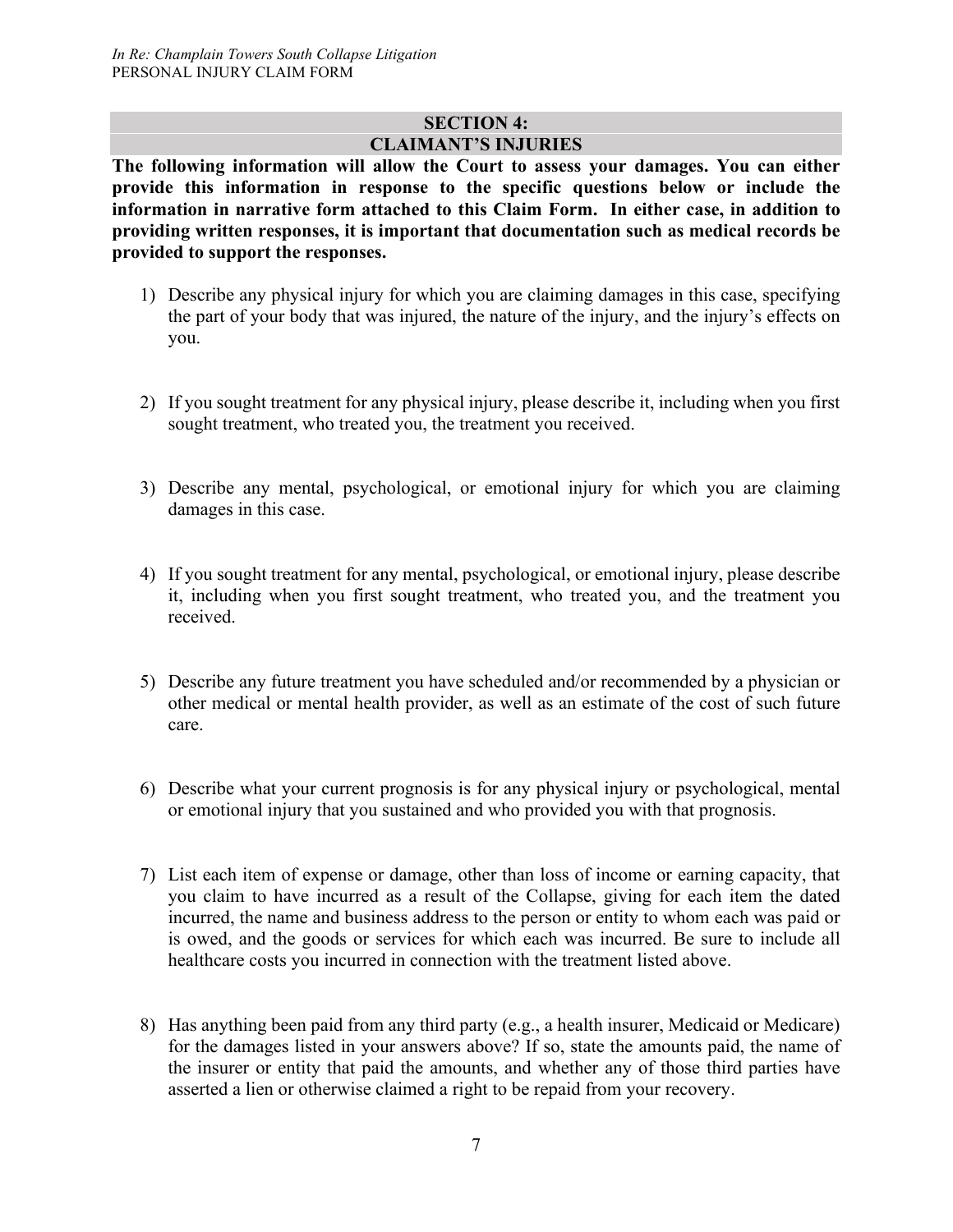#### **SECTION 5: CLAIMANT'S FINANCIAL INFORMATION**

**This Section should only be completed if the Claimant is making a claim for lost income or loss of future earning capacity that resulted from the injuries the Claimant sustained in the CTS Collapse. You can either provide this information in response to the specific questions below or include the information in narrative form attached to this Claim Form. In either case, in addition to providing written responses, it is important that documentation be provided to support the responses.**

(1) Please identify your employers and job titles for the last five years and briefly describe your current employment status at the time of the collapse.

 $\_$  , and the set of the set of the set of the set of the set of the set of the set of the set of the set of the set of the set of the set of the set of the set of the set of the set of the set of the set of the set of th

\_\_\_\_\_\_\_\_\_\_\_\_\_\_\_\_\_\_\_\_\_\_\_\_\_\_\_\_\_\_\_\_\_\_\_\_\_\_\_\_\_\_\_\_\_\_\_\_\_\_\_\_\_\_\_\_\_\_\_\_\_\_\_\_\_\_\_\_\_\_\_\_\_\_\_

\_\_\_\_\_\_\_\_\_\_\_\_\_\_\_\_\_\_\_\_\_\_\_\_\_\_\_\_\_\_\_\_\_\_\_\_\_\_\_\_\_\_\_\_\_\_\_\_\_\_\_\_\_\_\_\_\_\_\_\_\_\_\_\_\_\_\_\_\_\_\_\_\_\_\_

(2) Please state the amount claimed for lost earnings or lost earning capacity and describe how that amount was calculated:

(3) Please provide your tax returns (or reasonable equivalents) for the last five years. If tax returns are unavailable, please submit some proof of earnings for the last five years.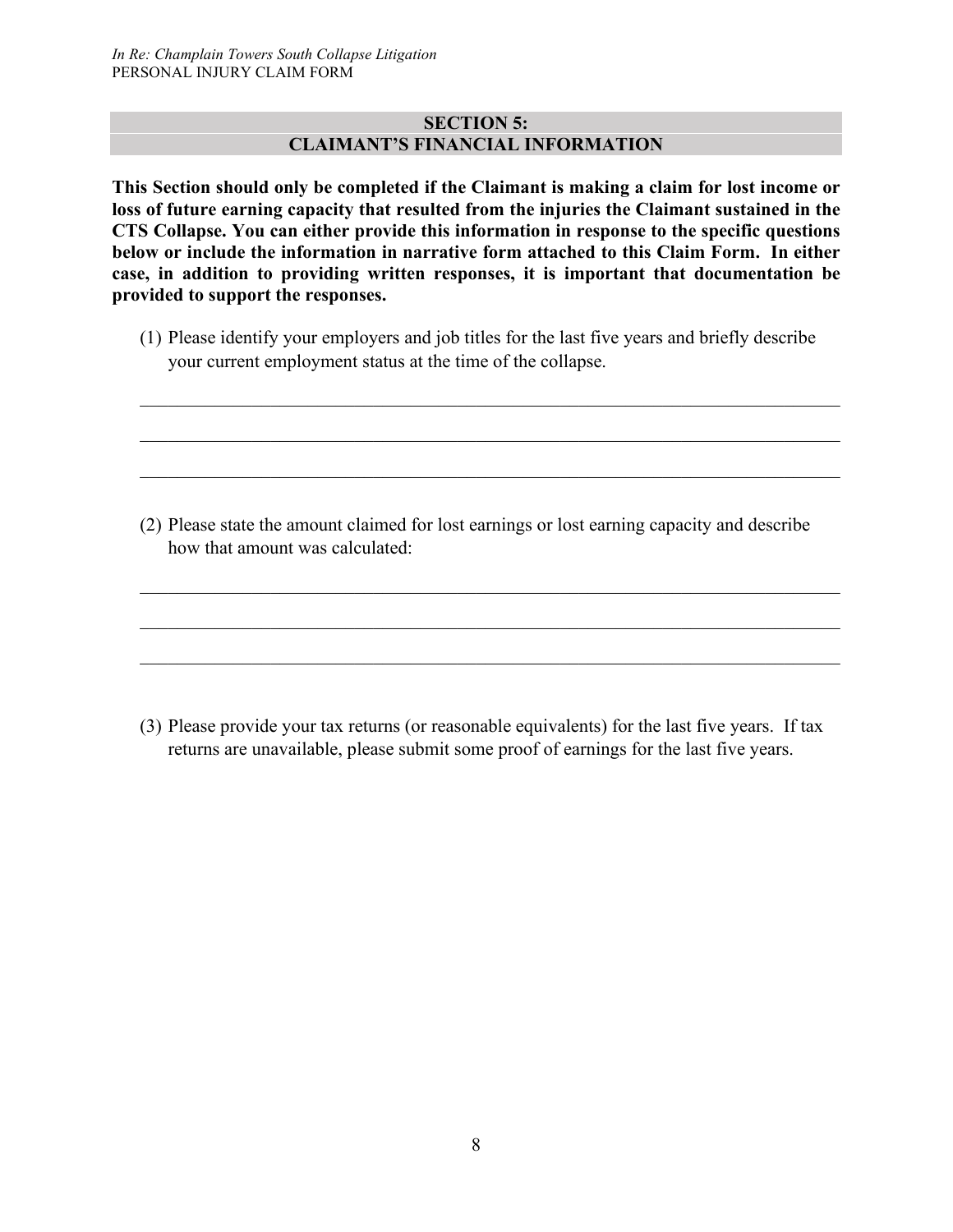#### **SECTION 6:** OTHER INFORMATION IN SUPPORT OF CLAIM

Use the area below (and any additional pages) to provide any other information that you believe may be relevant to the individual circumstances of your claim and the calculation of the economic and non-economic losses. You may also submit any additional documents not already requested that you believe might be relevant.